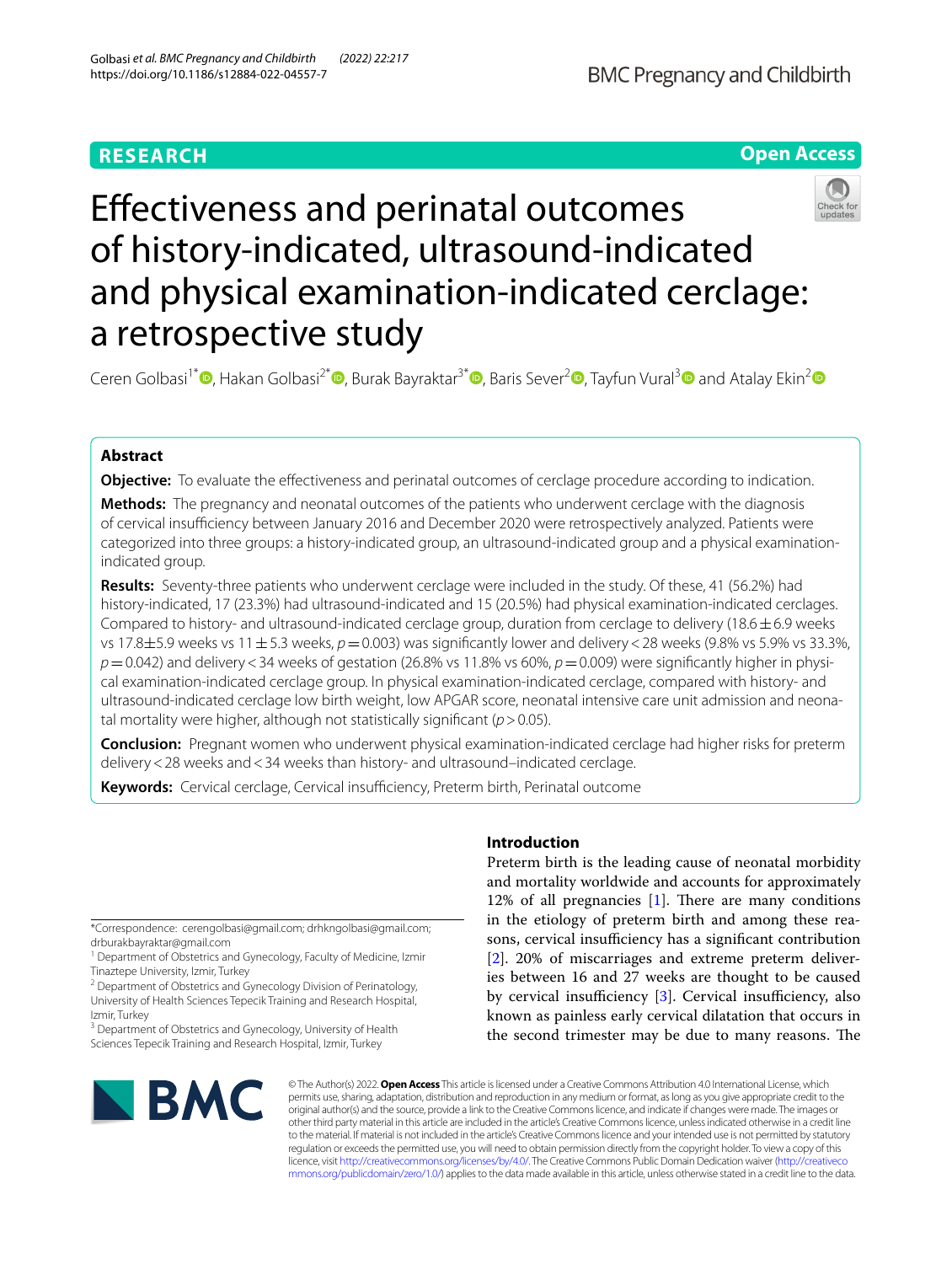structure of the cervix consists mainly of connective tissue and therefore, the cervix is insensitive to contractions. Abnormalities of this connective tissue may cause development of cervical insufficiency.

The diagnosis of cervical insufficiency is not easy due to absence of clear diagnostic criteria. The most widely used diagnostic method in non-pregnants is the passage of Hegar number 8 dilators through the cervical canal in the luteal phase without any resistance  $[4]$  $[4]$ . However, the most important auxiliary method for diagnosis of cervical insufficiency during pregnancy is ultrasonography  $[5]$  $[5]$ . According to detailed examination with ultrasonography and general characteristics of the patient, various diagnostic parameters have been defned to make a cerclage indication for the treatment of cervical insufficiency  $[6]$  $[6]$ . These indications can be generally divided into following 3 groups: a) History-indicated cerclage (prophylactic cerclage) b) Ultrasound-indicated cerclage c) Physical examination-indicated (emergency or rescue) cerclage.

Studies evaluating the efectiveness and complications of cerclages are limited. Investigating the efectiveness of each cerclage indication with an appropriately designed randomized control study poses clinical follow-up and ethical challenges. However, data obtained from cohort studies and case series indicate that fetal well-being and neonatal survival rates were higher in patients treated with cerclage compared to patients who managed with an observational approach [[7,](#page-6-6) [8](#page-6-7)].

In this study, we aimed to evaluate the efectiveness and perinatal outcomes of cerclage in patients with cervical insufficiency for the prevention of preterm birth according to diferent indications.

#### **Materials and methods**

Patients who were diagnosed with cervical insufficiency at University of Health Sciences Tepecik Training and Research Hospital, Izmir, Turkey between January 2016 and December 2020 were included in this study. Patients' medical information was analyzed retrospectively using the data network of our center. Patients with multiple pregnancy, membrane rupture, systemic diseases, fetal congenital malformations and active preterm labor were excluded from the study. Indications for cerclage procedure were divided into three groups: 1) history-indicated cerclage 2) ultrasound- indicated cerclage and 3) physical examination-indicated cerclage. History-indicated cerclage group included those who had a history of two or more second-trimester pregnancy losses after painless cervical dilatation. Ultrasound-indicated cerclage group included patients with a history of preterm labor in their previous pregnancy and with short transvaginal cervix length (<25 mm) in mid-trimester routine ultrasound. Physical examination-indicated cerclage group included patients with asymptomatic cervical dilatation  $\geq$  2 cm and cervical efacement≥60% or amniotic membrane prolapse in the mid-trimester period.

Cerclage placement was planned at the end of the frst trimester for history-indicated group and at the time of diagnosis for ultrasound- and physical examinationindicated group. Ultrasound- and physical examinationindicated cerclage procedures were not performed to pregnancies over 24 gestational weeks. Before placement of the cerclage, the presence of uterine contraction, abdominal pain or tenderness, fever, membrane rupture, leukocytosis (>18.000/µL), vaginal bleeding, chorioamnionitis, placental ablatio and fetal distress were evaluated. Examinations and cerclage procedures of all patients were performed by experienced clinicians of our perinatology department. All patients underwent cerclage procedure via McDonald technique under spinal anesthesia. After disinfection of vagina and cervix with povidon iodine solution under lithotomy position, the cervix was grasped with ring forceps from both anterior and posterior lips. A 5-mm braided polyester fber (Mersilene®) tape suture was placed circumferentially around the cervicovaginal junction. The suture was placed counterclockwise direction from 11 o'clock without entering endocervix and knot was tied at 12 o'clock position. In patients with bulging membranes and advanced cervical dilatation, a soaked sponge was introduced to cervical canal to retract the membranes beyond external cervical os. Prophylactic antibiotic (Cefazolin 1 g, IV) were administered at the time of surgery for all patients regardless of indications. Patients without symptoms such as pain, bleeding or membrane rupture following 24 h were discharged from the hospital. Hydroxyprogesterone caproate 500 mg/2 ml, IM was recommended for use once a week during pregnancy. All cerclages were removed at 37 weeks of gestation.

All study groups were compared in terms of clinical characteristics, pregnancy and neonatal outcomes. Due to improvements in survival rates of infants born at 22 gestational weeks, our center provides life-sustaining interventions for such infants after 22 weeks. Therefore, we categorized pregnancy outcomes as pregnancy loss <22 weeks, preterm birth <28 weeks, preterm birth <34 weeks, preterm birth <37 weeks and delivery≥37 weeks.

SPSS (Statistical Package for the Social Sciences) 22.0 program was used for the statistical analysis. Data were given as mean  $\pm$  SD and n (%). Analysis of variance test was used for the comparison of variables between groups. In cases where any signifcant diferences were detected as a result of the analysis, the homogeneity of the variances was checked to determine the groups causing such diferences. If the variances were homogeneous, Schefe test was used. If the variances were heterogeneous,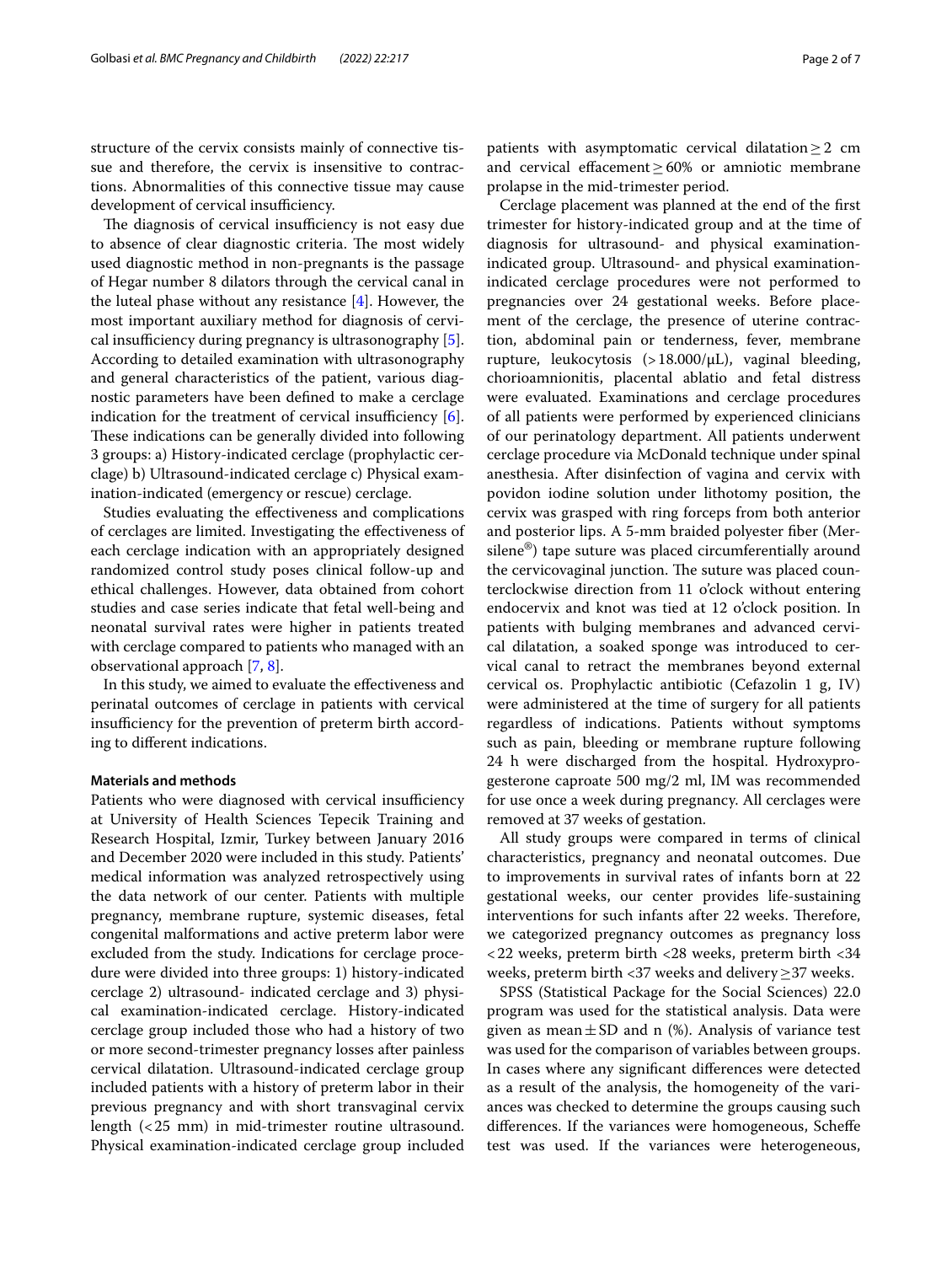Tamhane T2 test was used. Survival analysis was calculated by Kaplan–Meier and Log-Rank methods. *p*<0.05 was considered as signifcant.

The study was approved by the University of Health Sciences Tepecik Training and Research Hospital Local Ethics Committee (approval number: 2019/ 15–13). The research was conducted in accordance with the 1964 Helsinki Declaration. Informed consent is not required as it is a retrospective study.

#### **Results**

Seventy-three patients who underwent cerclage were included in the study. There were  $41$  (56.2%) patients in the history-indicated group, 17 (23.3%) patients in the ultrasound-indicated group and 15 (20.5%) patients in the physical examination-indicated group. The clinical characteristics of study groups were presented in Table [1](#page-2-0). There was no significant difference between the three groups in terms of maternal age  $(p=0.492)$ , parity  $(p=0.417)$ , miscarriage  $(p=0.350)$ , maternal smoking ( $p=0.647$ ) and conization history ( $p=0.221$ ). Mean number of preterm birth was signifcantly higher in history-indicated cerclage  $(2.4 \pm 0.6)$  compared to ultrasound-  $(1.4 \pm 0.6)$  and physical examination-indicated cerclage  $(0.6 \pm 0.5)$  and also significantly higher in ultrasound-indicated cerclage compared to physical examination-indicated cerclage. Mean number of second trimester pregnancy loss was signifcantly higher in history-indicated cerclage  $(2.3\pm0.5)$  compared to ultrasound-  $(0.6 \pm 0.5)$  and physical examinationindicated cerclage  $(0.5 \pm 0.4)$ . The mean gestational

<span id="page-2-0"></span>

| Table 1 Clinical characteristics of the study population |  |
|----------------------------------------------------------|--|
|----------------------------------------------------------|--|

| cerclage $(n=41)$             | cerclage<br>$(n=17)$        | indicated<br>cerclage<br>$(n=15)$ |         |
|-------------------------------|-----------------------------|-----------------------------------|---------|
| $29 \pm 6$                    | $30.5 \pm 5.7$              | $28.1 \pm 4.9$                    | 0.492   |
| $2(4.9\%)$                    | $1(5.9\%)$                  | 1(6.7%)                           | 0.974   |
| 7(17.1%)                      | 4 (23.5%)                   | $2(13.3\%)$                       | 0.740   |
|                               |                             |                                   | 0.417   |
| 13 (31.7%)                    | $8(47.1\%)$                 | 7(46.7%)                          |         |
| 28 (68.3%)                    | 9 (52.9%)                   | 8 (53.3%)                         |         |
| $1(0-4)$                      | $1(0-2)$                    | $1(0-2)$                          | 0.35C   |
| $2.3 \pm 0.5$ <sup>a,c</sup>  | $0.6 \pm 0.5$ c             | $0.5 \pm 0.4$ <sup>a</sup>        | < 0.001 |
| $2.4 \pm 0.6$ <sup>a,c</sup>  | $1.4 \pm 0.6$ b,c           | $0.6 \pm 0.5$ <sup>a,b</sup>      | < 0.001 |
| 9(21.9%)                      | 5(29.4%)                    | 5 (33.3%)                         | 0.647   |
| $16.1 \pm 2.7$ <sup>a</sup>   | $18.1 \pm 3.5^{b}$          | $20.6 \pm 1.5$ <sup>a,b</sup>     | < 0.001 |
| $2(4.9\%)$                    | 2(11.8%)                    | 3(20%)                            | 0.221   |
| $27.3 \pm 6.9$ <sup>a,c</sup> | $17.1 \pm 3.4$ <sup>c</sup> | $17.2 \pm 6.3$ <sup>a</sup>       | < 0.001 |
|                               |                             |                                   |         |

**Ultrasound- indicated**

**History- indicated** 

Data are presented as mean $\pm$ SD or n (%). <sup>a</sup>P<0.05, history-indicated group versus physical examination-indicated group. <sup>b</sup>P<0.05, ultrasound-indicated group versus physical examination-indicated group. <sup>c</sup>P<0.05, history-indicated group versus ultrasound-indicated group

age for history-  $(16.1 \pm 2.7$  weeks) and ultrasoundindicated cerclage  $(18.1 \pm 3.5$  weeks) was significantly lower than physical examination-indicated cerclage  $(20.6 \pm 1.5$  weeks, p<0.001). The cervical length measurement at the time of cerclage was signifcantly higher in history-indicated group  $(27.3 \pm 6.9 \text{ mm})$  compared to ultrasound-  $(17.1 \pm 3.4 \text{ mm})$  and physical examinationindicated group  $(17.2 \pm 6.3 \text{ mm}, p < 0.001)$ .

Pregnancy outcomes of study groups are shown in Table [2](#page-3-0). There was no significant difference in gestational age at abortion  $(p=0.071)$ , gestational age at delivery  $(p=0.102)$ , pregnancy loss < 22 weeks  $(p=0.861)$ , delivery>37 weeks ( $p=0.580$ ) and type of delivery ( $p=0.560$ ) when compared the three groups. Preterm premature rupture of membranes (PPROM) and chorioamnionitis risk were not signifcantly diferent between groups  $(p=0.101$  and  $p=0.673$ , respectively). However, the incidence of delivery<28 weeks and delivery<34 weeks of gestation were signifcantly higher (*p*=0.042 and  $p=0.009$ , respectively) and duration from cerclage to delivery was signifcantly lower (*p*=0.003) in physical examination-indicated cerclage group compared to history- and ultrasound-indicated cerclage groups (Fig. [1\)](#page-3-1).

Neonatal outcomes of all groups were demonstrated in Table [3](#page-4-0). Five (12.2%) of the patients in history-indicated group, one (5.9%) of the patients in ultrasound-indicated group and three (20%) of the patients in physical examination-indicated group had abortions before the 22th week and/or newborn information could not be reached. Therefore, the results of these patients were not included in the statistical analysis of neonatal outcomes. Although

**Physical examination-**

*P* **value**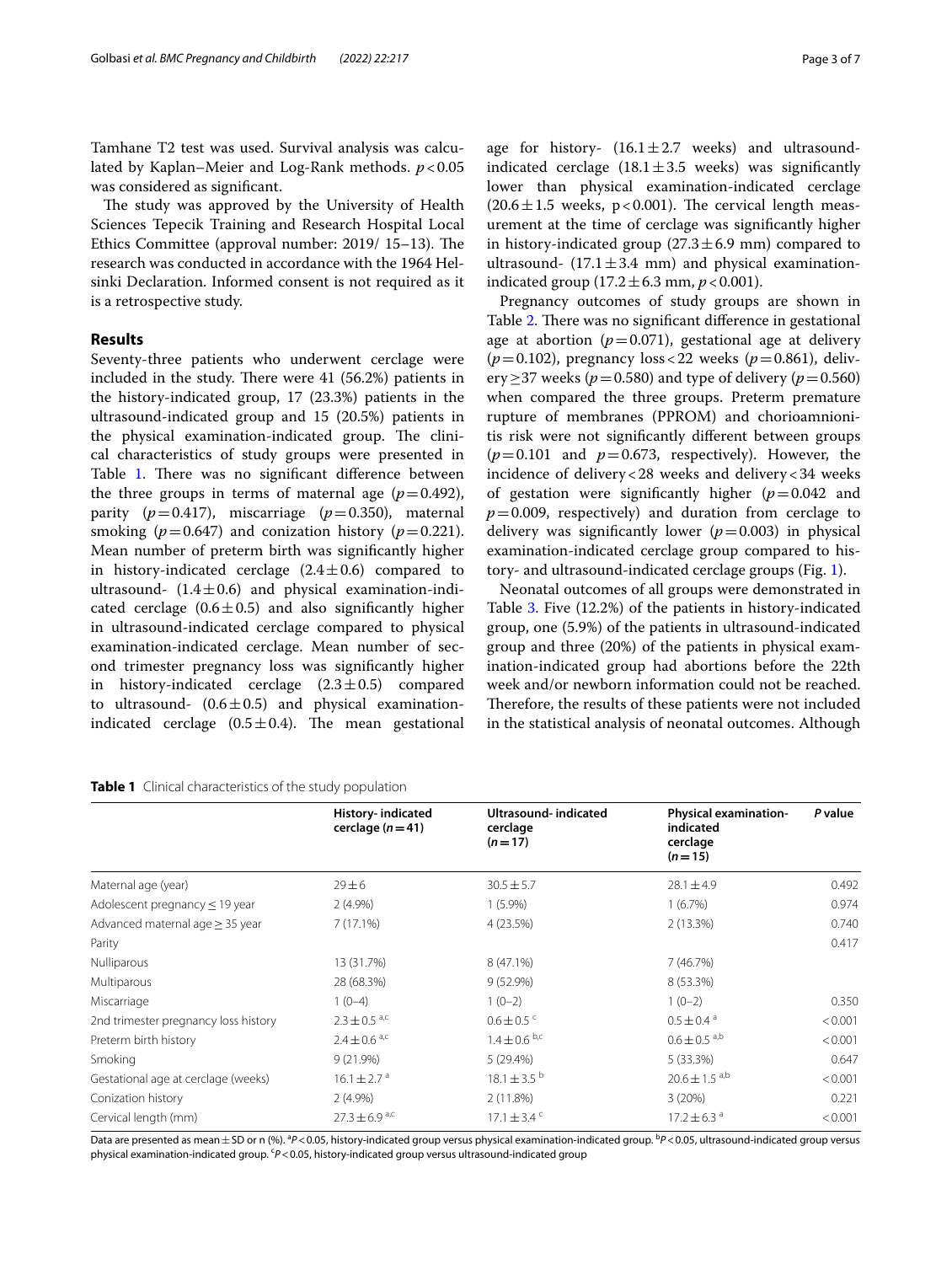### <span id="page-3-0"></span>**Table 2** Pregnancy outcomes of the study population according to cerclage indications

|                                           | <b>History-indicated</b><br>cerclage<br>$(n=41)$ | Ultrasound-indicated<br>cerclage $(n=17)$ | <b>Physical examination-</b><br>indicated<br>cerclage<br>$(n=15)$ | P value |
|-------------------------------------------|--------------------------------------------------|-------------------------------------------|-------------------------------------------------------------------|---------|
| Gestational age of abortion               | $19.8 \pm 2.1$                                   | 17                                        | $22.3 \pm 1.1$                                                    | 0.071   |
| Gestational age at delivery (week)        | $34.9 \pm 5.3$                                   | $36.1 \pm 4.2$                            | $31.7 \pm 5.2$                                                    | 0.102   |
| Duration from cerclage to delivery (week) | $18.6 \pm 6.9^{\text{a}}$                        | $17.8 \pm 5.9^b$                          | $11 \pm 5.3$ <sup>a,b</sup>                                       | 0.003   |
| Pregnancy loss (< 22 weeks)               | $4(9.8\%)$                                       | $1(5.9\%)$                                | 1(6.7%)                                                           | 0.861   |
| Preterm birth < 28 weeks                  | 4 (9.8%) $a$                                     | 1 $(5.9\%)$ <sup>b</sup>                  | 5 (33.3%) $a,b$                                                   | 0.042   |
| Preterm birth < 34 weeks                  | 11 (26.8%) <sup>a</sup>                          | 2 (11.8%) $^{\rm b}$                      | $9(60\%)$ <sup>a,b</sup>                                          | 0.009   |
| Preterm birth < 37 weeks                  | 17 (41.5%)                                       | 8 (47.1%)                                 | $9(60\%)$                                                         | 0.468   |
| Delivery $\geq$ 37 weeks                  | 20 (48.8%)                                       | 8 (47.1%)                                 | $5(33.3\%)$                                                       | 0.580   |
| Delivery type                             |                                                  |                                           |                                                                   | 0.560   |
| Vaginal delivery                          | 17 (47.2%)                                       | 5 (31.25%)                                | 6(42.9%)                                                          |         |
| Cesarean section                          | 19 (52.8%)                                       | 11 (68.75%)                               | 8 (57.1%)                                                         |         |
| Complications                             | 8 (19.5%)                                        | 2(11.8%)                                  | 6(40%)                                                            | 0.133   |
| PPROM                                     | $7(17.1\%)$                                      | 2(11.8%)                                  | 6(40%)                                                            | 0.101   |
| Chorioamnionitis                          | $1(2.4\%)$                                       | $\circ$                                   | 0                                                                 | 0.673   |

Data are presented as mean ± SD or n (%). PPROM, preterm premature rupture of membranes. <sup>a</sup>P<0.05, history-indicated group versus physical examinationindicated group. <sup>b</sup>P < 0.05, ultrasound-indicated group versus physical examination-indicated group

<span id="page-3-1"></span>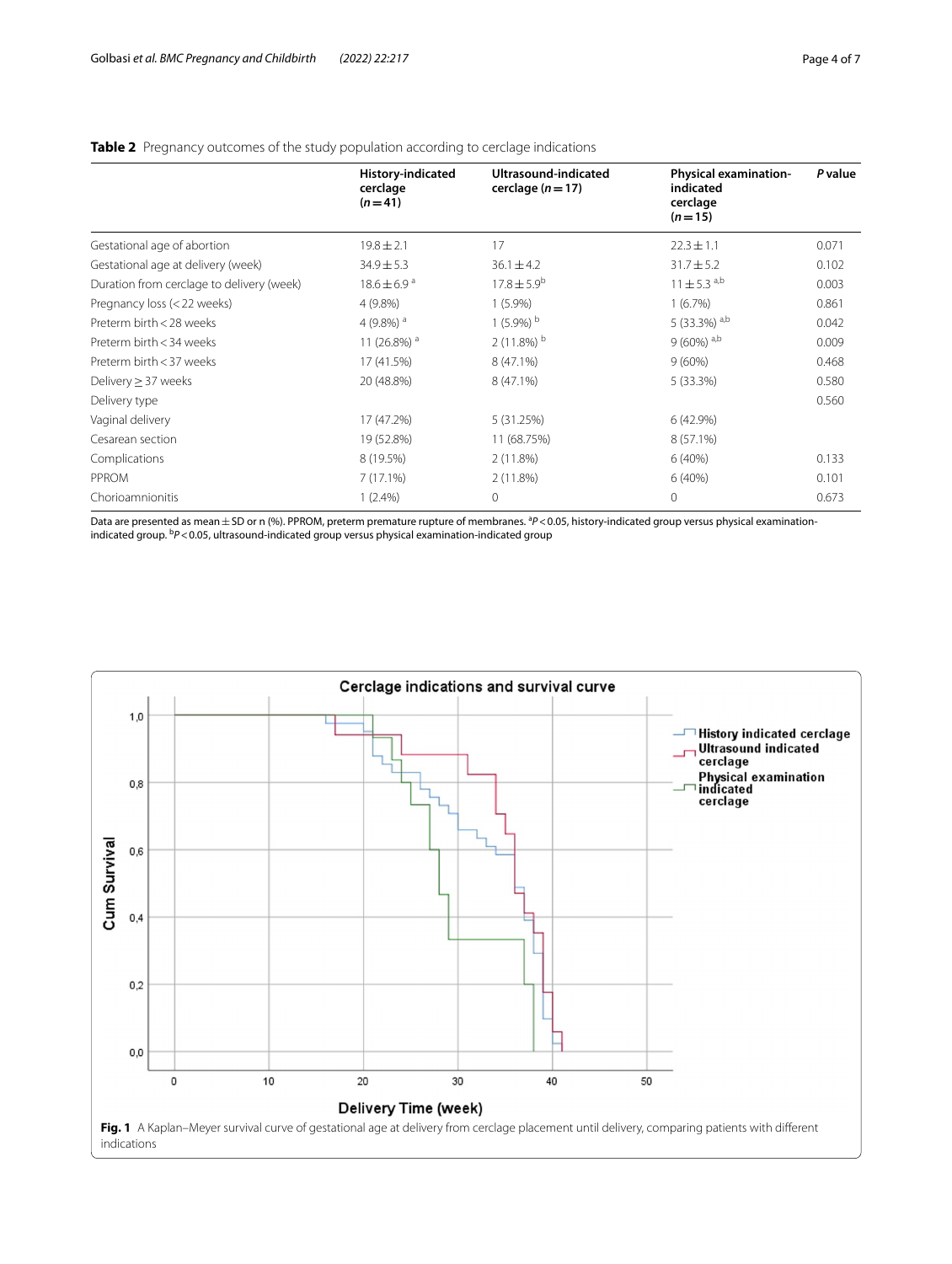|                         | History-indicated cerclage<br>$(n=36)$ | Ultrasound-indicated<br>cerclage $(n=16)$ | <b>Physical examination-</b><br>indicated<br>cerclage $(n=12)$ | P value |
|-------------------------|----------------------------------------|-------------------------------------------|----------------------------------------------------------------|---------|
| Birth weight (g)        | $2500 \pm 967$                         | $7645 + 814$                              | $1912 \pm 1232$                                                | 0.129   |
| LBW (< 2500 q)          | 13 (36.1%)                             | 5(31.2%)                                  | $8(66.6\%)$                                                    | 0.118   |
| APGAR < 7 at 1st minute | 10 (27.7%)                             | 3(18.7%)                                  | 7 (58.3%)                                                      | 0.065   |
| APGAR < 7 at 5th minute | 5 (13.9%)                              | 2(12.5%)                                  | 4 (33.3%)                                                      | 0.256   |
| NICU admisson           | 15 (41.6%)                             | 6(37.5%)                                  | 7(58.3%)                                                       | 0.508   |
| Neonatal mortality      | $3(8.3\%)$                             | 0                                         | 2(16.6%)                                                       | 0.262   |

#### <span id="page-4-0"></span>**Table 3** Neonatal outcomes of the newborns according to cerclage indications

Data are presented as mean  $\pm$  SD or n (%). *LBW* Low birth weight, *NICU* Neonatal intensive care unit

not statistically significant, low birth weight  $\left($  < 2500 g), low APGAR score, neonatal intensive care unit (NICU) admission and neonatal mortality rate were higher in physical examination-indicated group compared to history- and ultrasound-indicated groups (*p*>0.05).

#### **Discussion**

In this study, we compared the results of cerclage procedures according to diferent indications. Our study demonstrated better pregnancy outcomes after history- and ultrasound-indicated cerclage than the physical examination-indicated cerclage. However, there was no statistically signifcant diference in terms of neonatal outcomes.

It is observed that the gestational week of cerclage placement for history-indicated group was signifcantly earlier compared to other groups. Since the preterm birth risk was determined from the obstetric history of the patients and cerclage was placed before any cervical change, the procedure was performed at earlier weeks for history-indicated group (16.1 $\pm$ 2.7 weeks). Although gestational age at cerclage was signifcantly higher for physical examination-indicated cerclage  $(20.6 \pm 1.5 \text{ week})$ , the mean duration from cerclage to delivery was also signifcantly lower for physical examination-indicated cerclage. It is also found that patients with historyindicated cerclage had statistically signifcantly longer cervix before the cerclage procedure  $(27.3 \pm 6.9 \text{ mm})$ ,  $p$ <0.001). The mean gestational week of delivery in patients with physical examination-indicated cerclage group was lower  $(31.7 \pm 5.2$  weeks) but not statistically signifcant. Gestational age at delivery in history-indicated group was 3.2 week longer than physical-indicated group but 1.2 week shorter than ultrasound-indicated group. Although cervical measurements of patients with ultrasound-  $(17.1 \pm 3.4 \text{ mm})$  and physical examinationindicated cerclage  $(17.2 \pm 6.3 \text{ mm})$  were similar, gestational age at delivery in ultrasound-indicated group was 4.4 week longer. Contrary to our study, many authors found that cervical length was signifcantly lower or even zero in pregnancies with physical examinationindicated cerclage [[9–](#page-6-8)[11](#page-6-9)]. However, Khan et al. evaluated the outcomes of pregnant women who underwent the history-, ultrasound- and physical examination-indicated cerclages. Similar to our study, they did not fnd any signifcant diference in the prevalence of short cervix  $( $25 \text{ mm}$ ) between ultrasound-  $(38.5\%)$  and physi$ cal examination-indicated cerclage (41.2%) groups [\[12](#page-6-10)]. This discrepancy between some other reports and our study could be explained by clinical characteristics of the patients in the physical examination-indicated cerclage group. We thought that most of our patients in the physical examination-indicated cerclage group had a cervix without signifcant dilatation. Supporting our view, Steenhaut et al. reported that cervical length was longer among patients undergoing emergency cerclage with non-prolapsed membranes compared to those with prolapsed membranes. They also stated that cervical dilation is more advanced when membranes are prolapsed beyond the external os [[13](#page-6-11)].

Our fndings demonstrated that the rate of preterm delivery was higher in cerclage cases with physical examination indications than those with history and ultrasound indications. Furthermore, all neonatal complications including low birth weight, low APGAR scores, neonatal intensive care unit admission and neonatal mortality were more common in physical examination-indicated cerclage. It has been known that physical examination-indicated cerclages were placed in emergency conditions with women presented with cervical dilation and prolapsed membranes. Data regarding physical examination-indicated cerclage due to cervical changes is limited. In a historical cohort study by Pereira et al., 225 patients with a dilated cervix were evaluated between 14 and  $25+6$  weeks of gestation. 152 received a physical examination-indicated cerclage and 73 were managed expectantly. They found that gestation period was longer, delivery rate was higher after 28 weeks and neonatal outcomes were observed better in physical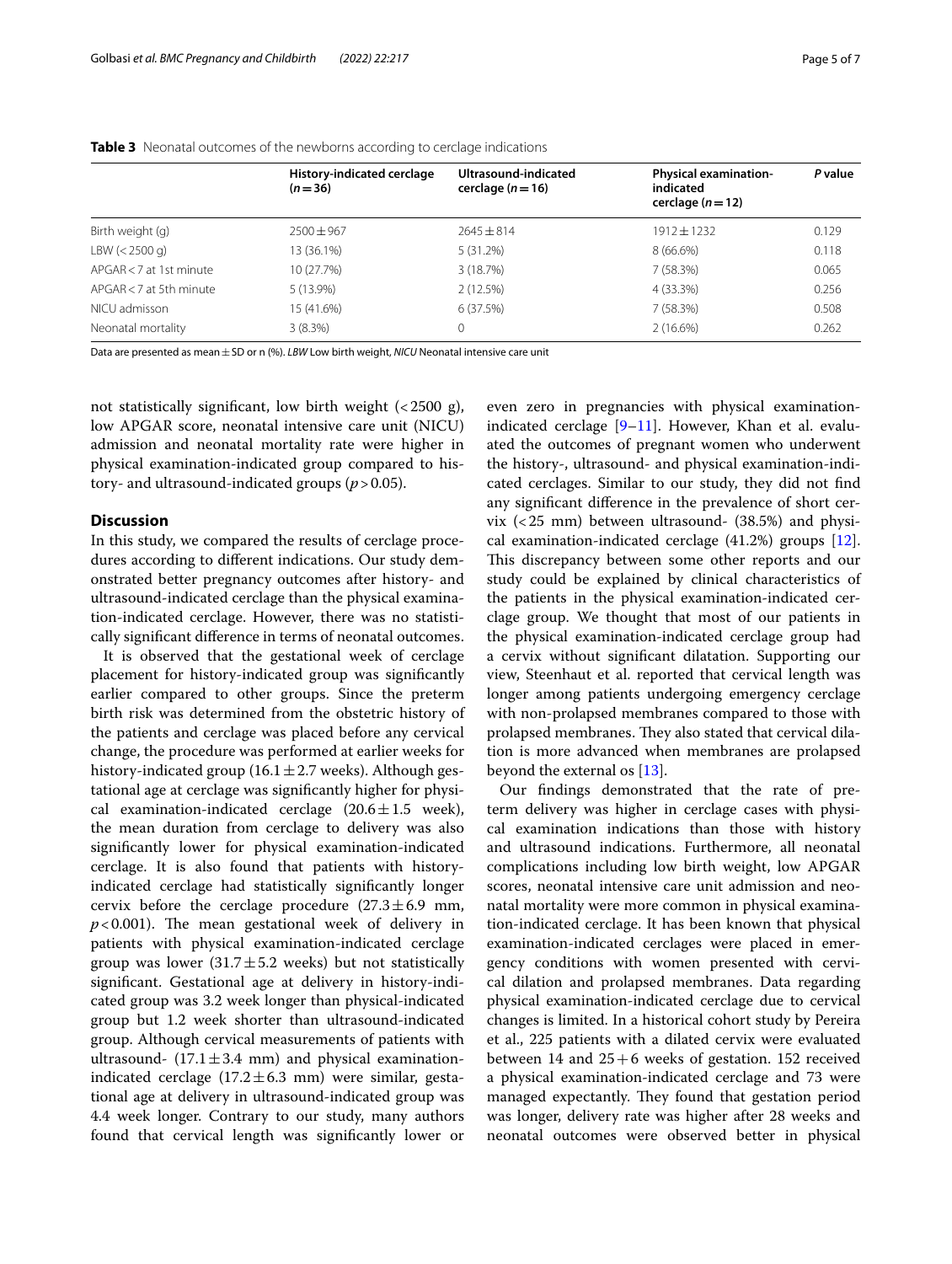examination-indicated cerclage than expectant management [\[7](#page-6-6)].

Although delivery≥37 weeks were not signifcantly lower in our patients with physical examination-indicated cerclage, it was observed that they had signifcantly higher delivery rate <28 weeks and <34 weeks of gestation compared to those with history- and ultrasoundindicated cerclage. For this reason, all pregnant women should be considered in detail in terms of cervical insufficiency in the frst trimester of pregnancy or at the beginning of the second trimester. If patients with a history of cervical insufficiency are determined, cerclage could be performed early for history indication rather than physical examination indication. Similar to our study, Chen et al. stated that the ultrasound-indicated group and history-indicated group were better in terms of pregnancy outcomes such as gestational age at delivery, APGAR scores and fetal survival rate compared with the physical examination-indicated group [\[10\]](#page-6-12).

PPROM is the most frequently observed complication after cerclage [[14\]](#page-6-13). It is possible to be seen during, immediately after or after a certain period of time. The probability of its occurrence in the whole pregnancy population is observed as 3%, and previous reports defned higher PPROM rates associated with cerclage. In the study conducted by Liu et al., PPROM complicated 30% and 39% of pregnancies after prophylactic and therapeutic cerclage, respectively [\[11\]](#page-6-9). However, a recent study by Muniz Rodriguez et al. found that all three types of cerclage procedures did not increase the risk of PPROM before 34 weeks when compared with pregnancies at increased risk for preterm birth  $[15]$  $[15]$ . They also attributed higher rates of PPROM reported previously among patients with cerclage to signifcant baseline risk for preterm birth due to dilated or short cervix, prior history of preterm birth or PPROM and prior cerclage. In this study, the incidence of PPROM in history- and ultrasound-indicated cerclage was found to be 17.1% and 11.8% which were substantially lower compared to physical examination-indicated cerclage (40%). The different rates of PPROM after cerclage placement could be related to diferent surgical techniques or diferent populations. Therefore, it would be appropriate to inform at least patients with physical examination-indicated cerclage for potential complications.

The beneficial effects of cerclage cases with historyrelated indications on perinatal and neonatal outcomes have also been shown in previous studies and similar results were found in this study  $[11, 16]$  $[11, 16]$  $[11, 16]$ . In a study conducted by Krispin et al. in 2019, they evaluated the cerclage results according to their indications and stated that the fetal complications that may occur due to preterm labor were observed more frequently in patients who underwent physical examination-indicated cerclage compared to history-indicated cerclage [\[16](#page-6-15)]. Korb et al. showed that cerclage reduces the birth rate before 24 weeks and perinatal mortality in cases with cervical shortening on ultrasound and a history of preterm birth [[17](#page-6-16)]. In a meta-analysis including 15 studies, Alfrevic et al. showed the positive efect of ultrasound-indicated cerclage procedure on pregnancy outcomes [[18](#page-6-17)]. Similarly, positive pregnancy outcomes were observed in our patients with ultrasound-indicated cerclage.

The retrospective nature of the study and the relatively small number of patients are the main limitations of this study. Furthermore, the absence of a control group in this study can be considered the most important obstacle in terms of generalizing the results. Finally, we were unable to measure some of the previously identifed confounding factors for preterm birth including race, ethnicity, socioeconomic status, body mass index, uterine anomalies and maternal systemic morbidities. These factors might have affected our analyses. However, two-thirds of preterm births occur among women with no risk factors, causality has been difficult to prove and few interventions have been proven to prolong pregnancy in women at risk. Furthermore, our study groups did not have signifcant differences in many baseline characteristics. Therefore, the level of contribution of these factors and their subsequent impact on the present study was mitigated signifcantly. Strengths of our study include management of all patients with the same treatment protocols and with a uniform surgical technique in a tertiary center.

In conclusion, in this study, we investigated and compared the perinatal outcomes of cerclage procedure based on indications. Physical examination-indicated cerclage was associated with increased risk for preterm delivery<28 weeks and<34 weeks of gestation compared with history- and ultrasound-indicated cerclage. Therefore, consideration should be given to perform cerclage electively before the start of the process of preterm labor and in the early phase of cervical changes, rather than when the process of incompetence has already begun.

#### **Authors' contributions**

C.G. conducted the population study, analyzed and interpreted the data, and drafted the manuscript. H.G., B.B. participated in data analysis, interpretation, and draft revision. B.S., T.V. and A.E. participated in data collection and result interpretation. C.G., H.G., BB., B.S., T.V., A.E. assisted with data collection and analysis. All authors read and approved the fnal manuscript.

#### **Funding**

None.

#### **Availability of data and materials**

The datasets used and/or analysed during the current study available from the C.G., H.G. or B.B. on reasonable request.